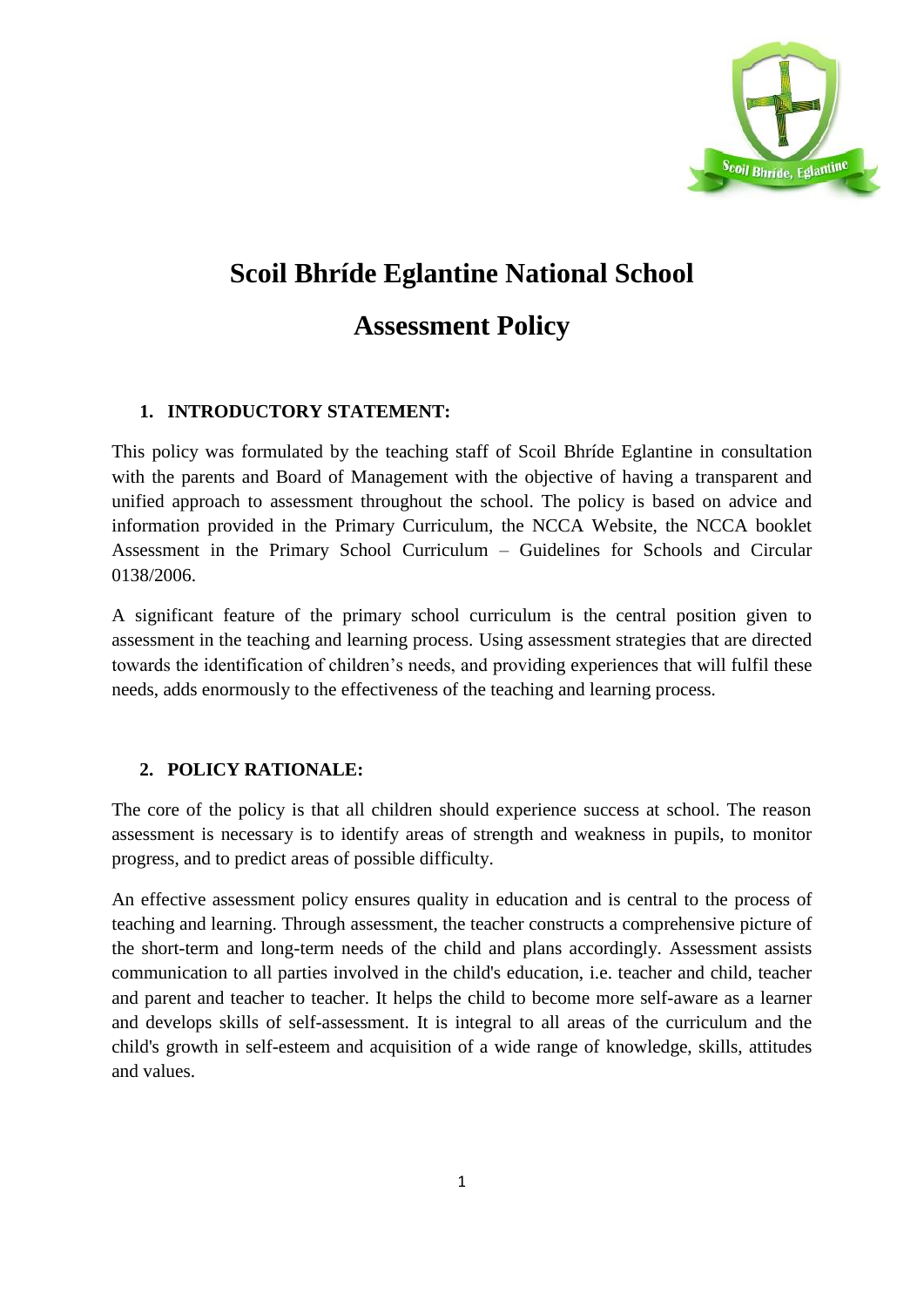#### **3. RELATIONSHIP TO SCHOOL ETHOS:**

Assessment activities used in this school will contribute to pupil learning and development by gathering relevant information to guide each pupil's further learning (assessment for learning) and by providing information on each pupil's achievement at a particular point in time (assessment of learning).

The school adopts a holistic approach to the education and development of each child, the enhancement of teaching processes. The successful implementation of our assessment policy would enhance every child's self-esteem, knowledge and skills and develop positive attitudes and values. An effective assessment policy is central to these core objectives.

#### **4. AIMS OF ASSESSMENT:**

- To enhance the child's learning.
- To assess and monitor the child's learning.
- To seek parental involvement and support.
- To involve parents and pupils in identifying and managing learning strengths and difficulties.
- To outline specific strategies for monitoring the progress of all pupils, whatever their learning needs, i.e. challenging more able and supporting less able students.
- To identify pupils who are excelling or struggling in a particular curricular area.
- To assist teachers in formulating desired learning outcomes in their long and short term planning.
- To coordinate assessment procedures on a whole school basis.

## **5. PURPOSES OF ASSESSMENT:**

- To facilitate progress in a pupil learning.
- To inform planning for all areas of the curriculum
- To gather and interpret data at class/whole school level and in relation to national norms
- To identify the particular learning needs of individuals/groups of pupils, including the exceptionally able.
- To enable teachers to modify their programmes and their teaching methodologies in order to ensure that the particular learning needs of individual pupils/groups are being addressed.
- To compile records of individual pupils' progress and attainment.
- To facilitate communication between parents and teachers about pupils' development, progress and learning needs
- To facilitate the active involvement of pupils in the assessment of their own work.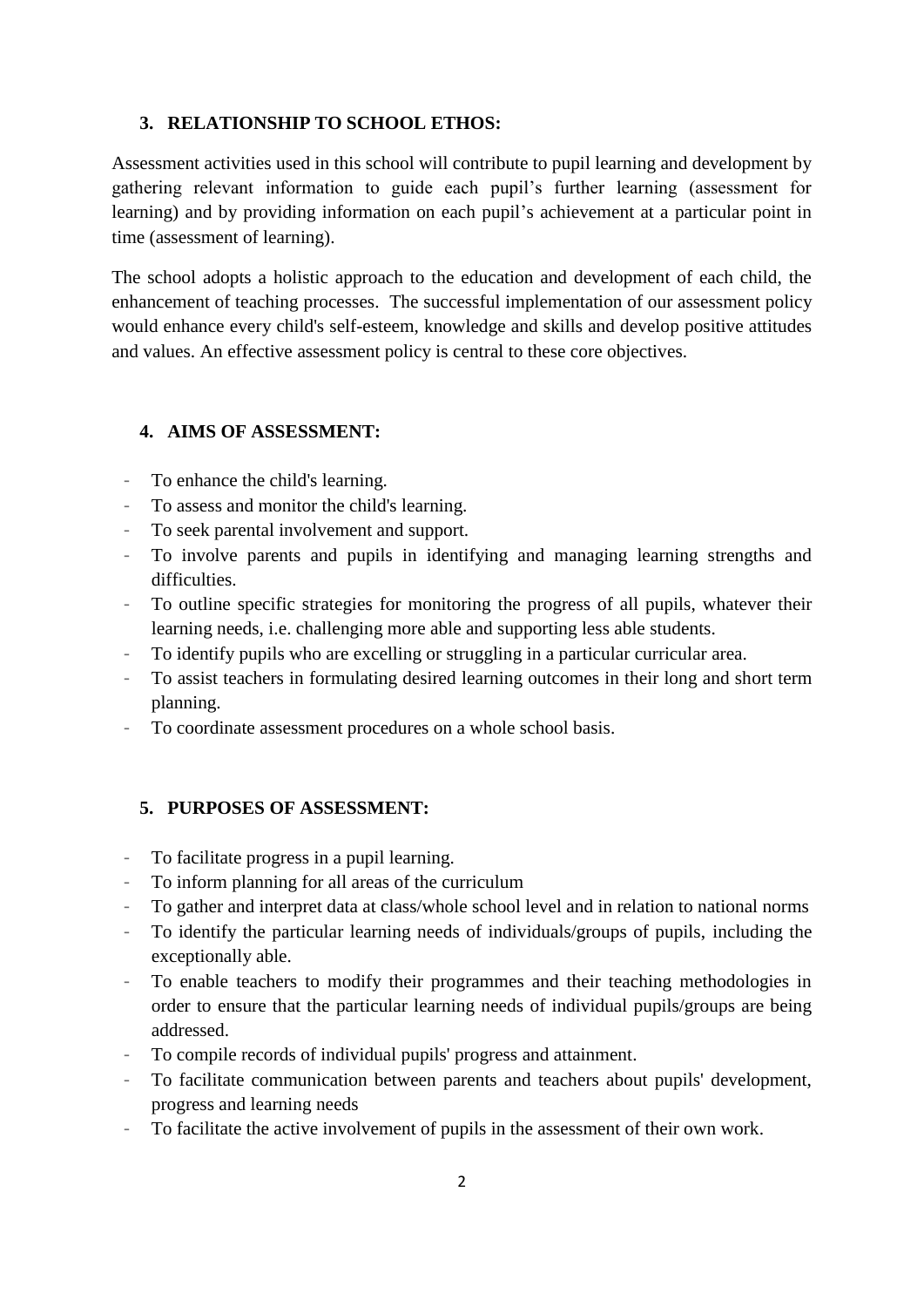- To develop a positive self-image in the pupil from positive and constructive feedback and the feeling of success, this encourages further study.

#### **6. DEFINITION OF ASSESSMENT:**

In line with the NCCA, our staff believes that assessment is integral to teaching and learning and central to children's progress and achievement. It involves gathering information to understand how each child is progressing at school and using that information to further the child's learning:

'the process of gathering, recording, interpreting, using and reporting information about a child's progress and achievement in developing knowledge, concepts, skills and attitudes'.

Assessment, therefore, involves much more than testing. It is an ongoing process that concerns the daily interactions between the teacher and the child that include moment by moment conversations, observations and actions (NCCA, Assessment in the Primary School Curriculum – Guidelines for Schools, November 2007, p.7).

## **7. ASSESSMENT METHODS**

#### **Assessment for Learning (AfL)**

The concept of assessment for learning (AFL) extends the potential of formative assessment. It emphasizes the child's active role in his/ her learning, in that the teacher and child agree what the outcomes of the learning should be and the criteria for judging to what extent the outcomes have been achieved. In essence, AFL helps teachers and children to focus on three key questions:

- Where are children now in their learning?
- Where are children going in their learning?
- How will children get to the next point in their learning?

#### **Assessment of Learning (AoL)**

In contrast, assessment of learning (AoL) focuses more on medium-and long-term assessment. AoL generally involves assessing a child's learning at the end of a given period, such as the end of a unit of work, a week, a term, or a year. The emphasis in AoL is on measuring a child's cumulative progress towards curriculum objectives.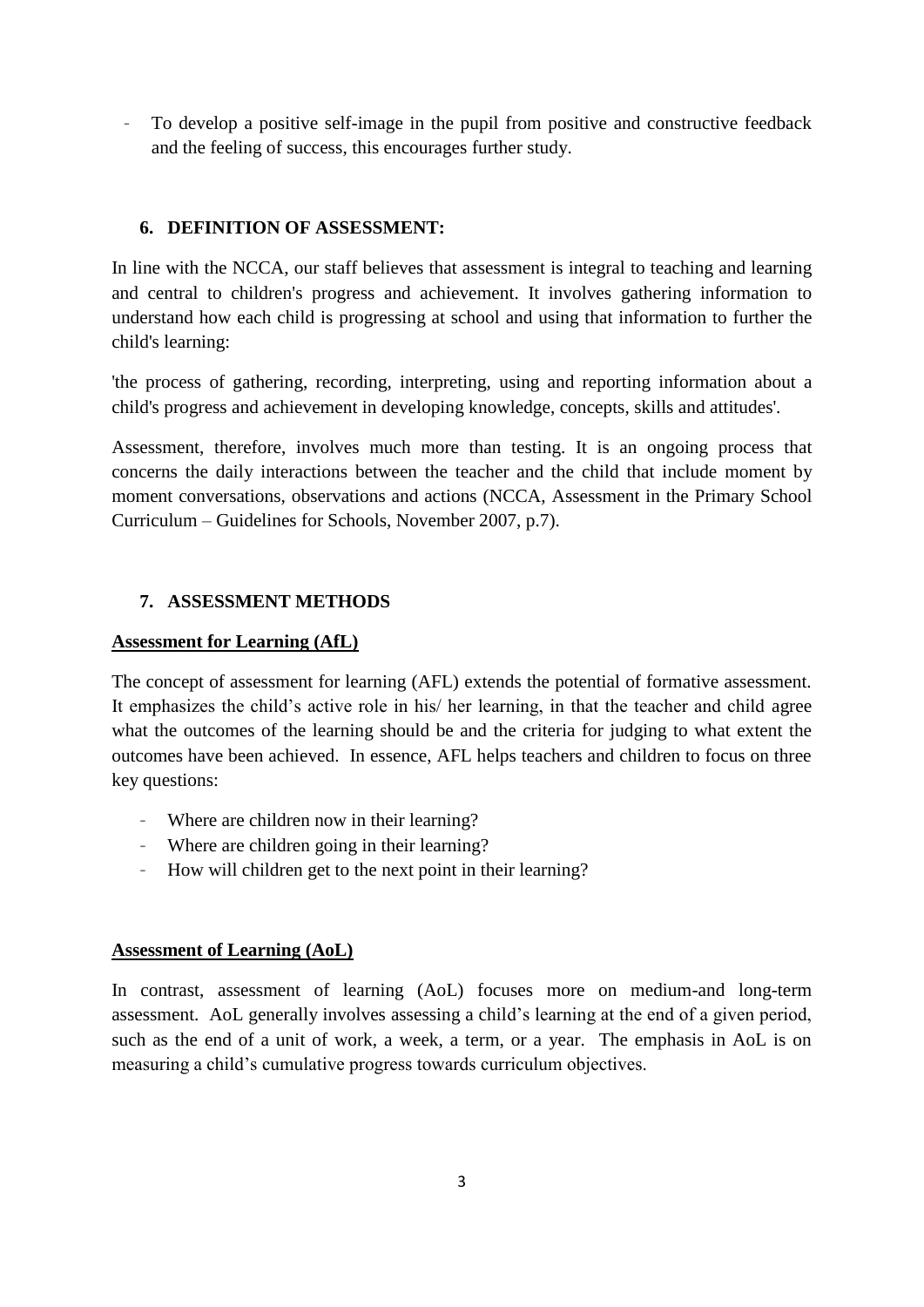#### **Range of Assessment Methods used throughout the School:**

Both assessment of learning and assessment for learning will be used by teachers to make professional judgements about pupil achievement/progress. Deciding what to assess will be based on the curriculum objectives in each curriculum area/subject and on what the teacher intends to help the children to learn. Each teacher will use the most appropriate assessment method to measure the extent to which children have achieved these objectives. The range of assessment methods to be used throughout the school are outlined below.

Assessment for each subject is mentioned in the relevant curriculum plans and in the Appendices of this Policy. Accordingly, the assessment policy will present a comprehensive overview of the strategies for assessment engaged throughout the school.

#### **8. ASSESSMENT FOR LEARNING**

- Assessment for learning informs teacher planning and involving the learners themselves in the process of assessment. The following methods are used in our school:
- (i) Teacher observation Teachers use teacher observation in line with the New Guidelines for Schools p.46-52. Each teacher will have a collection of data concerning individual pupils in the form of a folder, book, checklists, work samples, anecdotal notes, etc.
- (ii) Teacher-designed tasks and tests Tasks and tests can take the form of written or oral assessments. Teachers will see the guidelines pp.54-59, also pp.89-90 .
- (iii) Portfolio assessment. Portfolios See Guidelines p. 30 33. A portfolio is a collection of the child's work, reflecting his/ her learning and development over a period of time. Each child will assemble a portfolio of best/ improved work in a variety of curricular areas. Children from 1st up will record why they have included this in their portfolio.
- (iv) Each pupil has a SALF folder (Self-Assessment Learning Folder) to display a sample of work in a range of curriculum areas
- (v) Success and Improvement Strategy (also referred to as 'two stars and a wish') This involves children reflecting on their work and identifying two 'best bits'/ parts they like and one area where their work can be improved. This strategy can be used orally in junior classes. This strategy may also be used when marking children's work.
- (vi) Effective Teacher Questioning
- (vii) Homework assignments, project work and written class activities
- (viii) Standardised Tests
- (ix) Diagnostic Tests
- (x) Parental and pupil feedback and observations
- (xi) Conferencing with pupils enabling children to identify the next steps in their learning.
- (xii) Assessments from outside professionals/ agencies.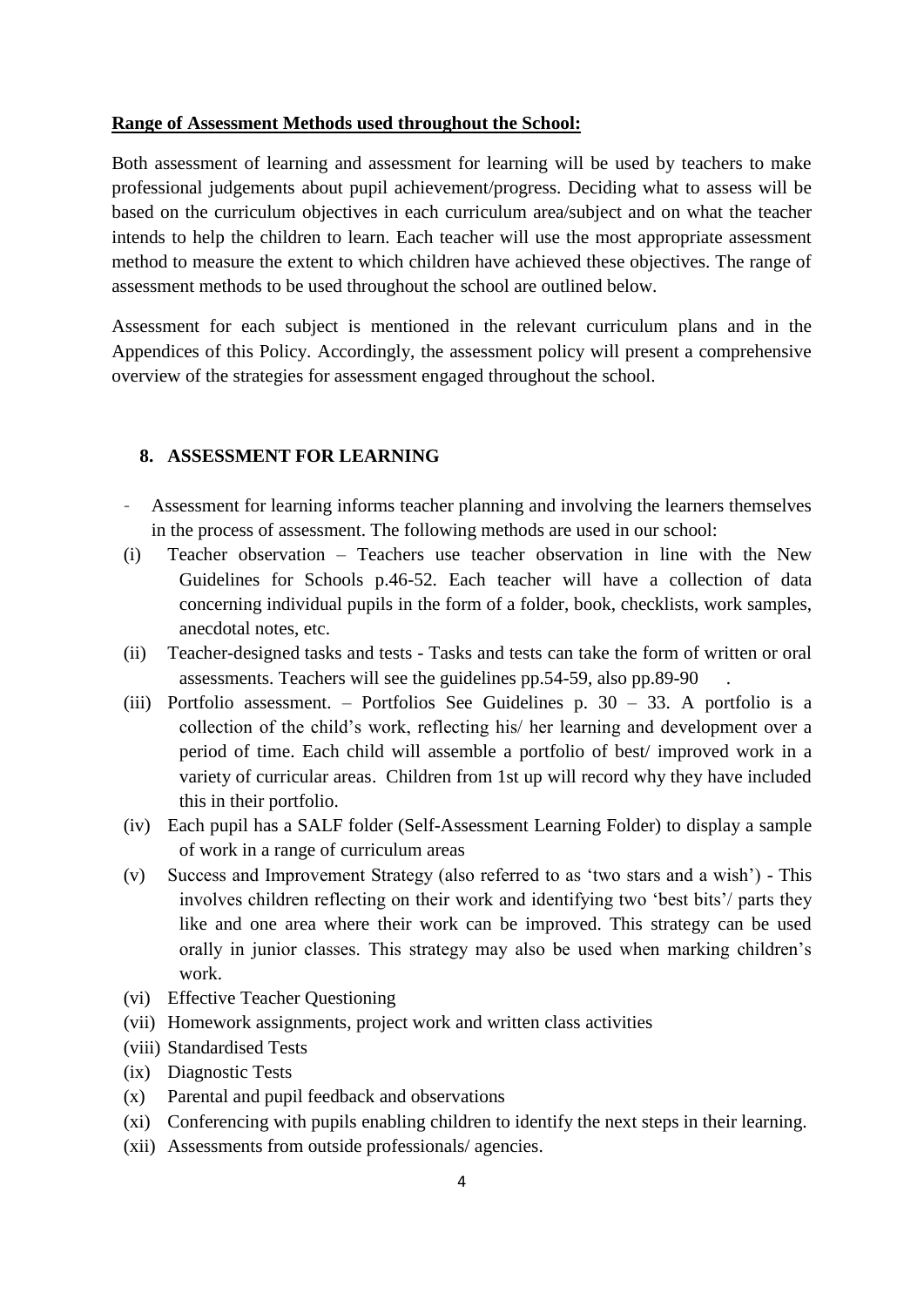- (xiii) Sharing the learning intention/ objective and devising success criteria i.e. Telling children or eliciting from them what they are going to learn… and agreeing the criteria for judging to what extent the outcomes have been achieved (Guidelines pp9, 70 and 77)
- (xiv) Effective teacher questioning teachers use a range of questioning according to class level.

#### **9. ASSESSMENT OF LEARNING**

#### **(a) Standardised Testing**

The following standardised tests are currently in use:

- MICRA-T Literacy test
- SIGMA-T Numeracy test

These tests are administered each May/June to classes from first to sixth. The purpose of the standardised tests is to allow teachers to make placement and progress decisions based on assessment results and to develop appropriate interventions for certain children. The SET team, in consultation with the class teacher and the principal is responsible for the purchase, distribution and coordination of testing.

Class teachers administer and correct the standardised tests. In the event of a pupil being absent on the day of testing, a member of the SEN team may administer the test at a later date. Each child's raw score, standard score, percentile rank, STEN and Reading Age are recorded. The results will be analysed at whole school level and at individual class level and the information gathered from the tests will be used to inform teaching and learning. The STEN or standard scores are communicated to the parents in the summer report and parents are referred to the NCCA website for a descriptor/explanation of the results.

The results will help determine the allocation of learning support/resource hours in the school.

#### **(b) Screening/Diagnostic Assessment**

Screening is used to initiate the staged approach to intervention as detailed in Circulars '13, '14 and '17, and in keeping with SEN Guidelines.

The SET team and class teachers administer tests and interpret results. The screening and diagnostic tests used to identify strengths and weaknesses in our pupils' learning profiles include: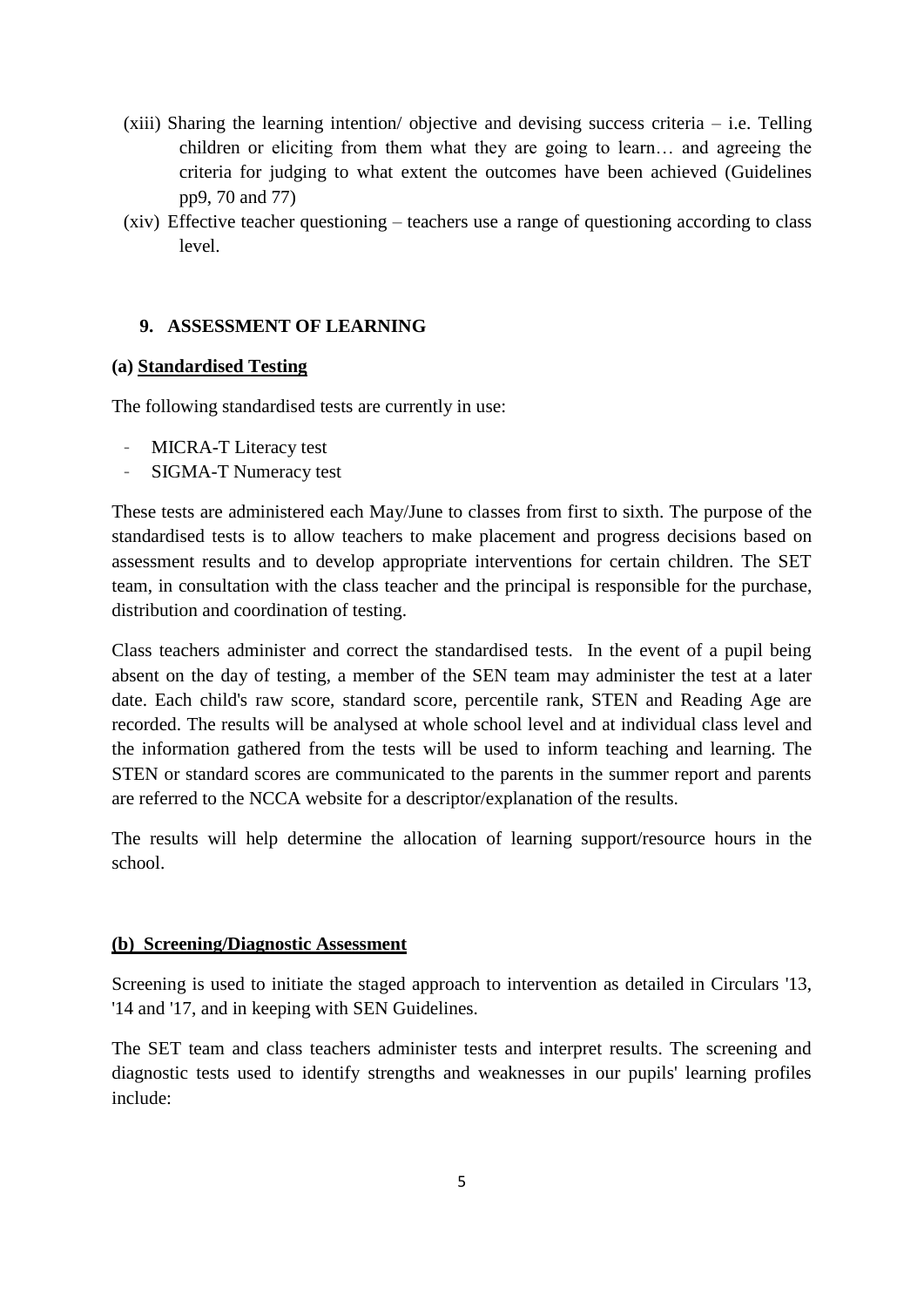# **Literacy:**

- Early Literacy Test (Gilham}
- YARC
- Schonell reading and spelling (Aston Index}
- N.N.R.l.T. New Non-reading Intelligence Test
- Drumcondra Spelling Test
- Dyslexia Screening Test
- Young Group Reading Test
- Neale Analysis
- MIST
- Jackson Phonics Quest
- WRAT IV

#### **Numeracy:**

- Basic Number Diagnostic Test
- Drumcondra Maths Test
- Criterion-referenced tests produced by educational publishers, such as Busy at Maths assessments, Mathemagic, Maths Matters, etc.
- Sigma-T Result Analysis

Class teachers and SEN team use test results to inform learning targets in Individual Profile and Learning Programmes {IPLPs} and Individual Educational Programmes (IEPs}.

#### **Pupil Self-Assessment:**

Teachers will select from the following strategies to aid self-assessment as appropriate:

- KWL
- SALF Folder
- Concept Maps
- Rubrics
- Evaluation Sheets
- Self-Evaluation sheets to facilitate reflection
- Graphic Organisers
- Reflection; Representation; Reporting.
- Conferencing
- Completed assignments by pupils
- Parental, pupil feedback or observation
- Standardised Tests
- Diagnostic Tests
- Assessment by Educational Psychologist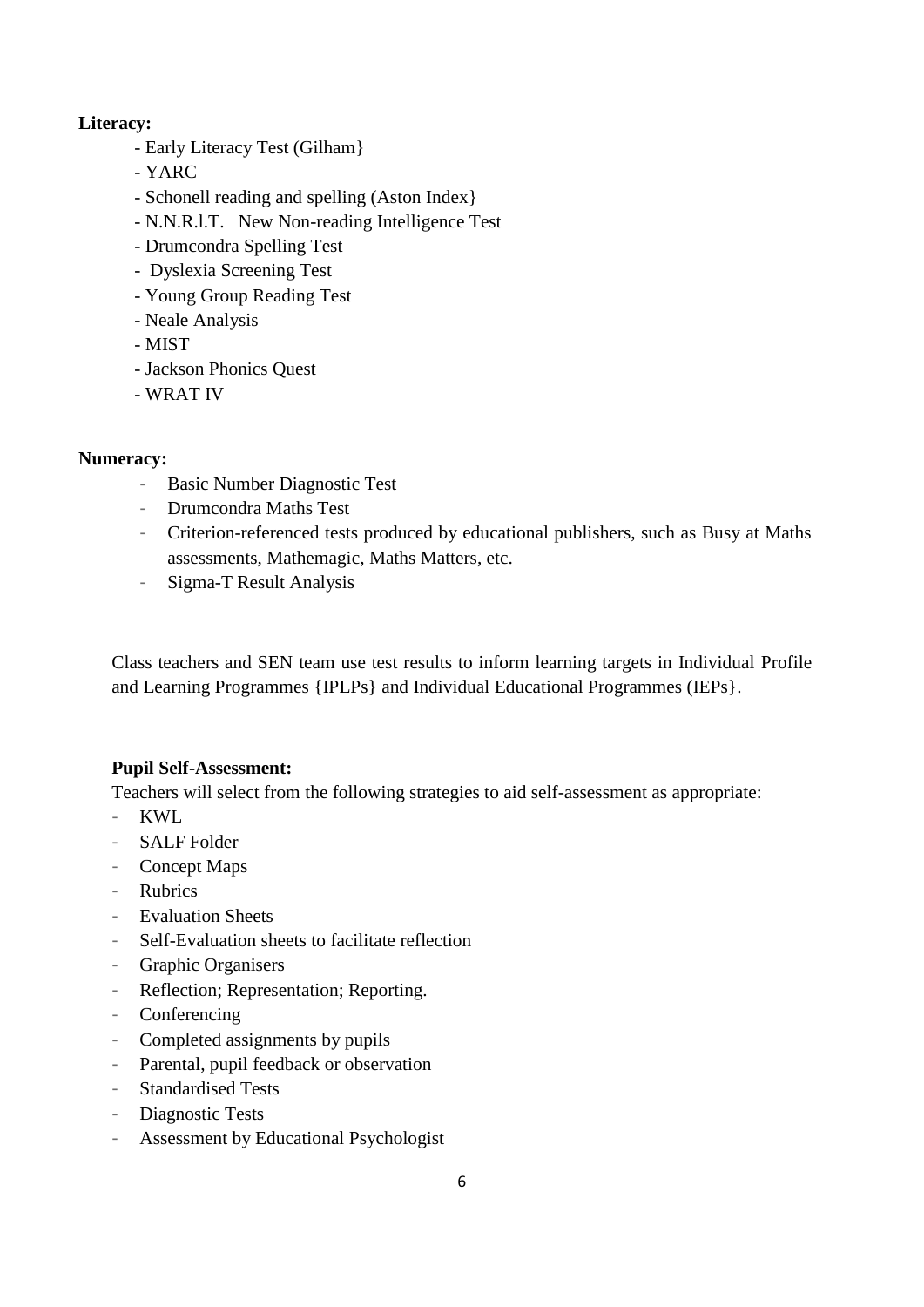#### **10. PSYCHOLOGICAL ASSESSMENTS:**

If Stages 1 and 2 of the Continuum of Support (Classroom Support and ·school Support) do not provide adequate intervention for a pupil, parents are contacted for permission to secure an educational psychological assessment or other assessment by outside agencies for the child. Standard letters, referral and consent forms are used. SET and class teachers, principal and parents/guardians are responsible for requesting and arranging assessment by professionals such as clinical or educational psychologist, Occupational Therapist, Speech and Language Therapist, audiologist, etc.

SET team collaborate to use assessment results to draft an IEP for a pupil. Psychological and other professional reports are stored in a secure storage unit in designated areas with limited access.

Schools are obliged to report the standardised test results of 2nd, 4th and 6th class annually as per part 7 of curricular 0056/2011.

#### **11. RECORDING THE RESULTS OF ASSESSMENT (see guidelines p.70, 71 & 79)**

- Test results are recorded on class record sheets and pupil profiles on [www.aladdinschools.ie](http://www.aladdinschools.ie/)
- Access to records will be determined by school policy with reference to the Data Protection Policy.
- Information based on assessments will be transferred appropriately. E.g. teacher to pupil; teacher to teacher; teacher to parent, primary to second level school.
- (Guidelines p.80)
- Each pupil has a file which is stored in the administration office. This file records standardised test results and end of year reports. In addition to this The Manila File is passed from teacher to teacher as the child progresses through the system. Procedures are in place to manage sensitive data (see Data Protection Policy).
- Assessment information will be safely stored to facilitate access to it by former pupils as required (In line with School Data Protection Policy).

#### **12. EXCEPTIONAL ABILITY AND GIFTEDNESS**

have a high level of intelligence (FSIQ score of >130/ 98th percentile). "Giftedness" is Children who are considered gifted may have been assessed by a psychologist and found to recognised as a disability or special education condition in the Education Act (1998). A range of strategies may be used to identify exceptionally able pupils:

- Annual standardised tests
- New NRIT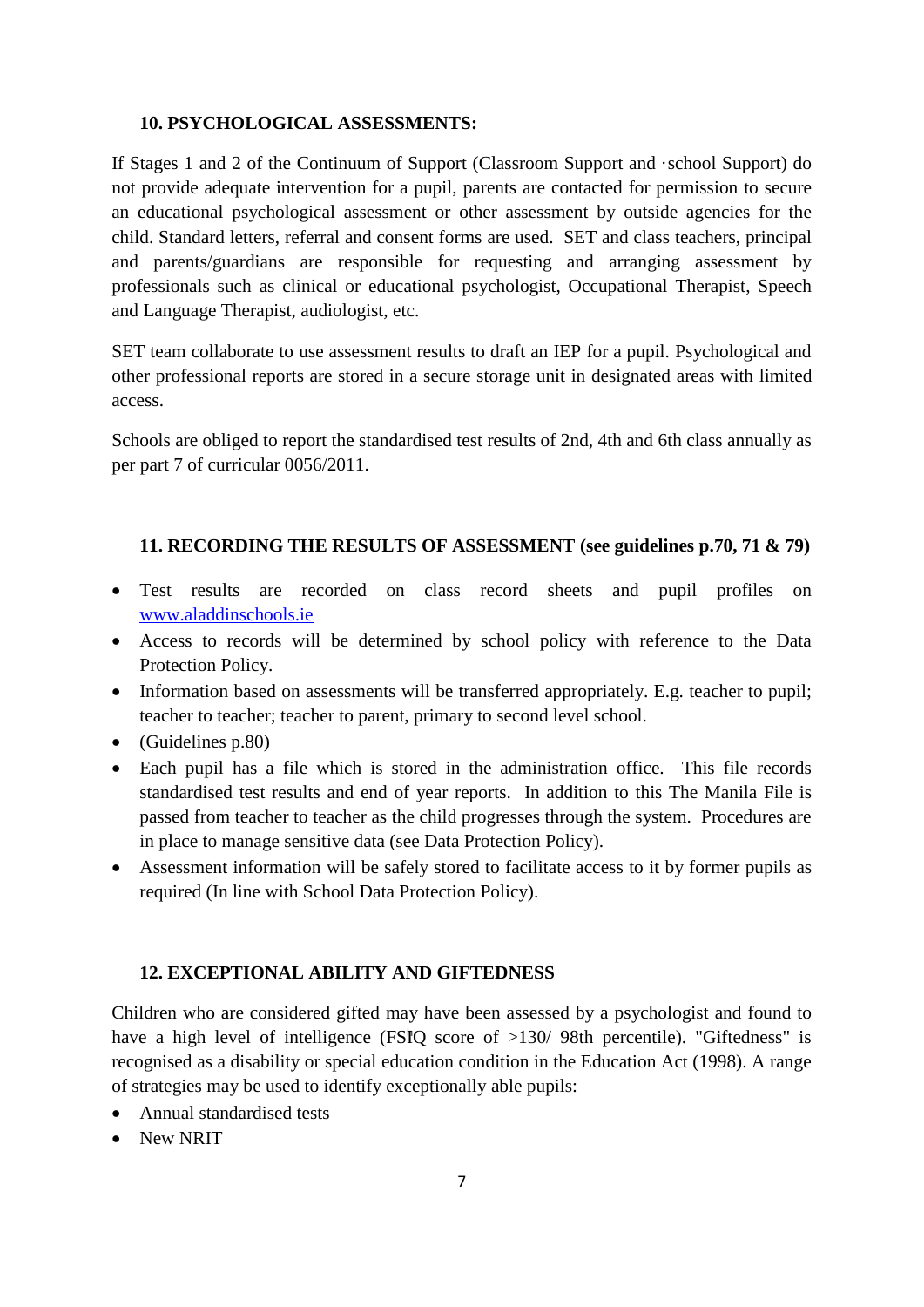- Educational Psychological assessments
- Teacher observation
- Parental requests

Pupils who meet the criteria for exceptionally able will be catered for within the classroom based on a differentiated programme of work. These learners will be supported through the provision of challenging opportunities for extension and enrichment activities. If deemed possible by the principal, they may be offered extension classes on a withdrawal basis, subject to the approval of the pupil and their parents.

Those pupils who show exceptional talent in non-academic areas e.g. psycho-motor ability, mechanical aptitude or visual and performing arts ability will be given information regarding the relevant outside agencies. The Centre for Talented Youth in UCC has an outreach programme offering classes in philosophy, forensic psychology, archaeology, chemistry, etc. to children at weekends.

# **13. SUCCESS CRITERIA**

- The success of our assessment policy will be judged on the basis of the following criteria:
- Roles, responsibilities and procedures are clearly defined
- There is a consistency of approach to assessment and reporting throughout the school
- Additional learning needs are identified promptly and acted on
- Overall standardised test results are monitored to ensure that high standards are maintained
- Information about pupils is transferred efficiently and confidentially from teacher to teacher at the beginning of each year
- Formal, informal, peer, self and standardised assessments form an integral part of teaching and learning at all levels
- Children's progress is reported to parents verbally and through the standardised NCCA yearly report cards
- Assessment of and for learning informs teacher planning and progression of learning.

#### **14. ROLES AND RESPONSIBILITIES:**

Teachers, Special Education Teachers and the Principal assume shared responsibility. It is the responsibility of the class teacher to set in train staged interventions at class level when concerns arise around a child's needs. At Stage 2, the responsibilities are shared with the Special Education Team. The Principal assumes a primary role at Stage 3 when a Psychological Assessment may be required. Parents have a role at all stages and the lines of communication must be always kept open and transparent.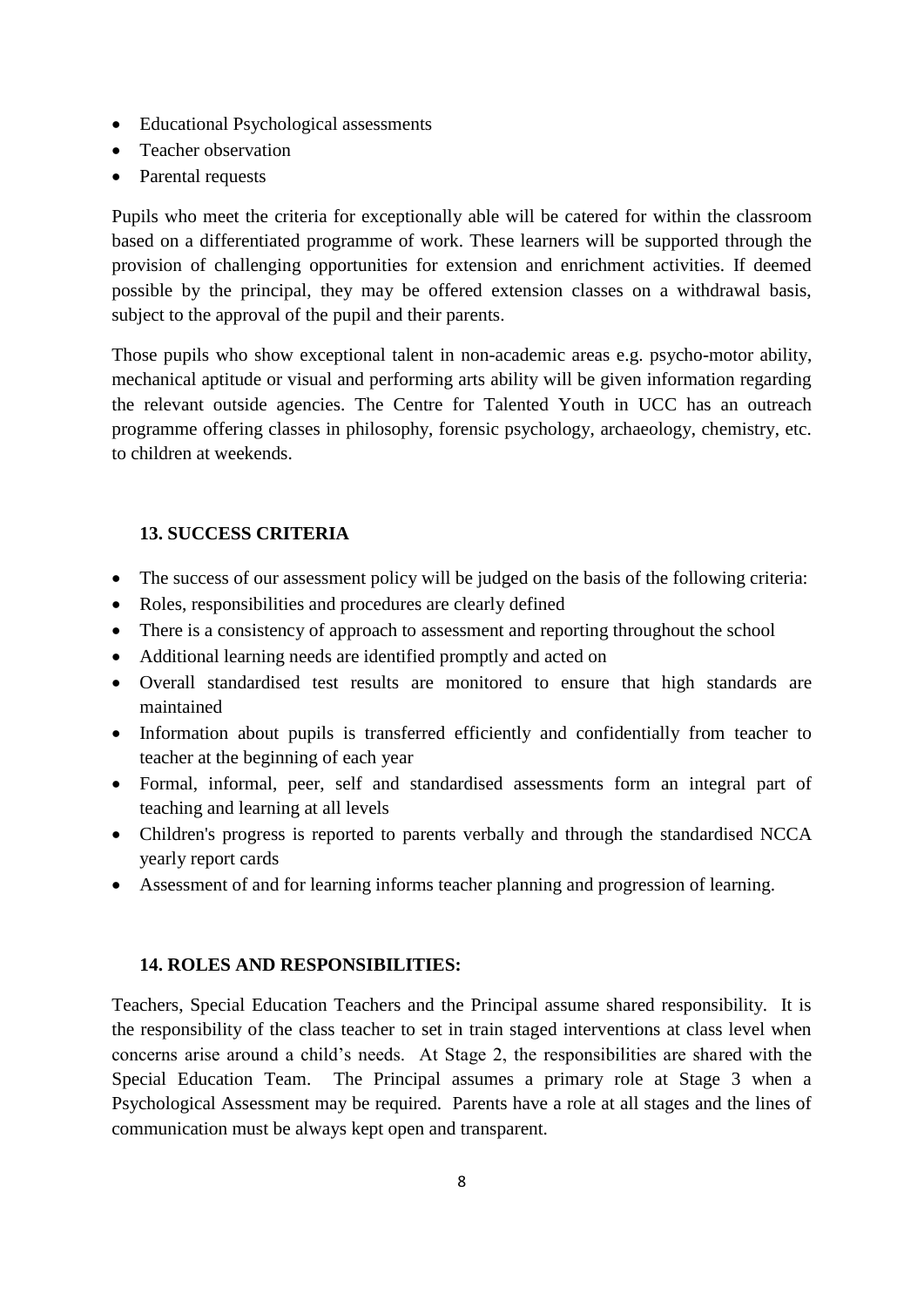#### **Implementation and Ratification:**

The Policy will be fully implemented by September 2021 (rollout was pushed back to 2021).

The Policy was ratified by the Board of Management on 27/05/2021.

This Policy was reviewed by a staff sub-committee in 2020/2021.

The Policy is due for review on April 2023.

Siell Reidy (Chairperson)

Date: 27/05/21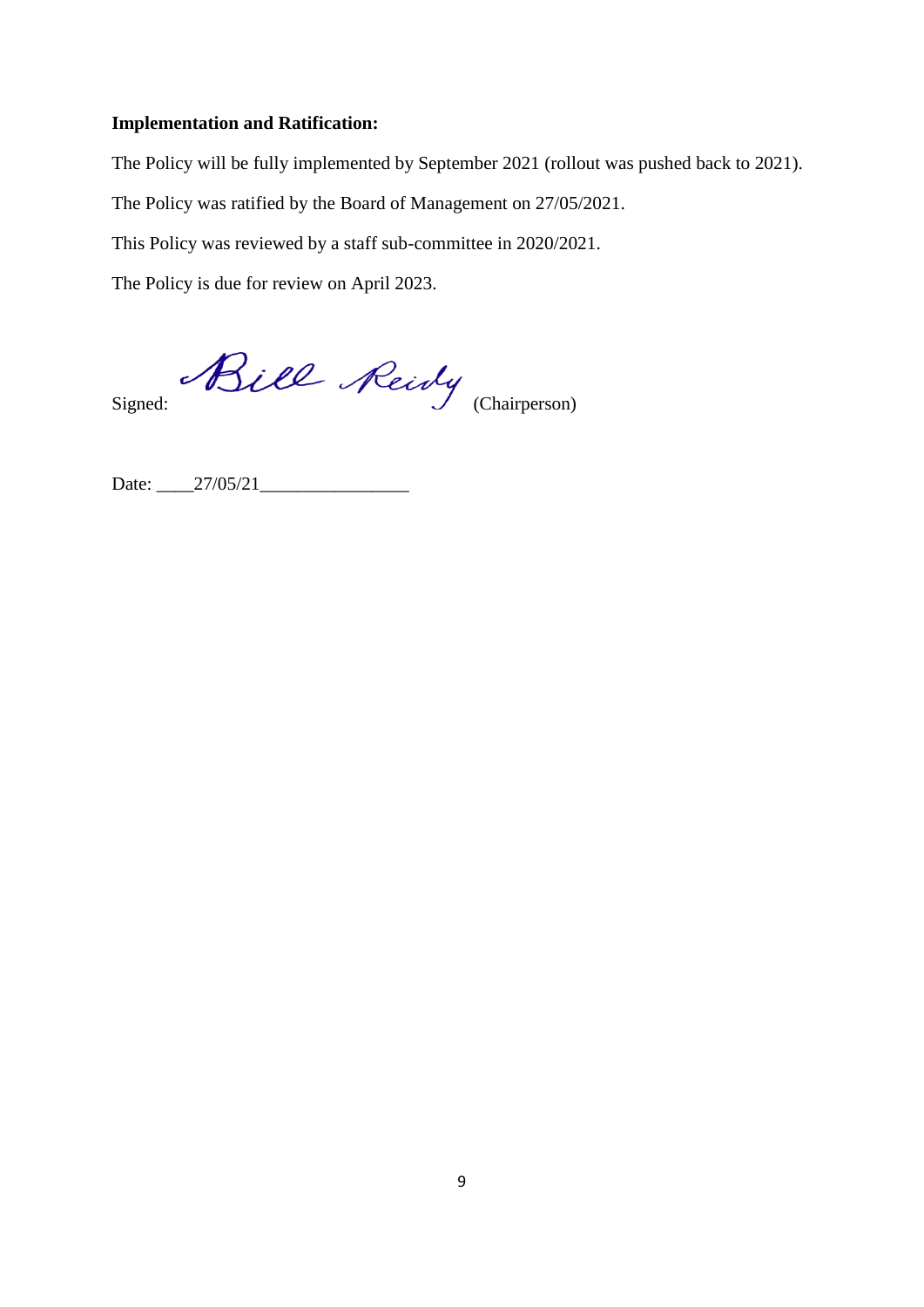| <b>Aoibhneas–Assessment Practices</b>                                                                                           |                                                                                                                                                                                                                                                                                                                                                                                                                                                                                                                                                                                                            |  |  |
|---------------------------------------------------------------------------------------------------------------------------------|------------------------------------------------------------------------------------------------------------------------------------------------------------------------------------------------------------------------------------------------------------------------------------------------------------------------------------------------------------------------------------------------------------------------------------------------------------------------------------------------------------------------------------------------------------------------------------------------------------|--|--|
| <b>ASSESSMENT OF LEARNING</b>                                                                                                   | <b>ASSESSMENT FOR LEARNING</b>                                                                                                                                                                                                                                                                                                                                                                                                                                                                                                                                                                             |  |  |
| Sight word reading<br><b>Jackson Phonics</b><br>Early Number Diagnostic<br>Rapid naming and Receptive listening (barrier games) | "Assessing the Early Learner" checklists comprising of:<br>General information (home)<br>General information (school)<br>Social and emotional development<br>Gross motor skills<br>Fine motor skills<br>Oral language fluency<br>Emergent literacy: book knowledge<br>Emergent literacy: phonological/phonemic awareness<br>Emergent Literacy: visual perception<br>Emergent literacy: writing behaviours<br>Mathematical concepts<br>Number<br>Leading to a compilation of strengths and needs which will inform an<br>I.E.P.<br>ALSO: Observations and Functional assessment form (ABC)<br>observation). |  |  |
| <b>Self-Assessment</b>                                                                                                          |                                                                                                                                                                                                                                                                                                                                                                                                                                                                                                                                                                                                            |  |  |
| Happy/Sad face assessing written work.                                                                                          |                                                                                                                                                                                                                                                                                                                                                                                                                                                                                                                                                                                                            |  |  |
| Timetable – move onto next activity and completion                                                                              |                                                                                                                                                                                                                                                                                                                                                                                                                                                                                                                                                                                                            |  |  |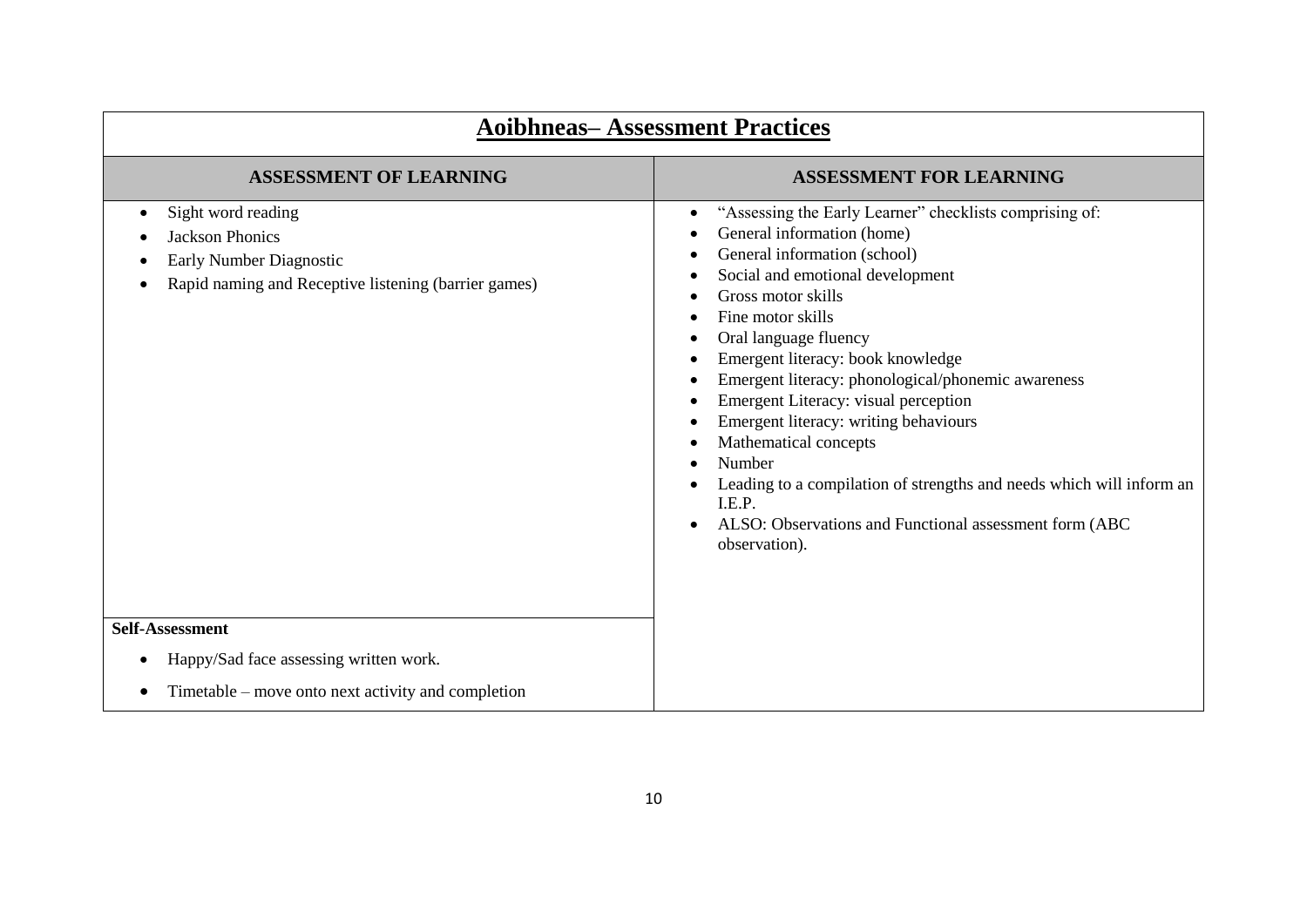| <b>Junior / Senior Infants - Assessment Practices</b>                                                                                                                                                                                                                                                                                                |                                                                                                                                                                                                       |                                                                                                                                                                                                                                                                                                                     |  |  |  |
|------------------------------------------------------------------------------------------------------------------------------------------------------------------------------------------------------------------------------------------------------------------------------------------------------------------------------------------------------|-------------------------------------------------------------------------------------------------------------------------------------------------------------------------------------------------------|---------------------------------------------------------------------------------------------------------------------------------------------------------------------------------------------------------------------------------------------------------------------------------------------------------------------|--|--|--|
| <b>JUNIOR INFANTS</b>                                                                                                                                                                                                                                                                                                                                |                                                                                                                                                                                                       | <b>SENIOR INFANTS</b>                                                                                                                                                                                                                                                                                               |  |  |  |
| <b>ASSESSMENT FOR</b><br><b>LEARNING</b>                                                                                                                                                                                                                                                                                                             | <b>ASSESSMENT OF</b><br><b>LEARNING</b>                                                                                                                                                               | <b>ASSESSMENT FOR</b><br><b>LEARNING</b>                                                                                                                                                                                                                                                                            |  |  |  |
| Questioning the children and<br>$\bullet$<br>assessing prior knowledge.<br>Teacher observing the<br>$\bullet$<br>children's ability to:<br>Listen, respond, attend, pay<br>attention, sit, socialise with<br>others, question, answer and<br>play.<br>Teacher feedback in an<br>informal manner to the<br>children and making<br>expectations clear. | Daily testing of:<br>$\bullet$<br>New sounds, blending, new<br>topics in maths, reading and<br>revision of 'Bua na Cainte'.                                                                           | Questioning the children<br>$\bullet$<br>and assessing prior<br>knowledge.<br>Teacher observing the<br>children's ability to:<br>Listen, respond, attend, pay<br>attention, sit, socialise with<br>others, question, answer and<br>play.<br>Teacher feedback in an<br>informal manner to the<br>children and making |  |  |  |
|                                                                                                                                                                                                                                                                                                                                                      | <b>Self-Assessment</b><br>The children choose their<br>$\bullet$<br>favourite painting to be<br>added to portfolio.<br>The children circle their best<br>letter formation.<br>The children use thumbs | expectations clear.                                                                                                                                                                                                                                                                                                 |  |  |  |
|                                                                                                                                                                                                                                                                                                                                                      |                                                                                                                                                                                                       | up/thumbs down.                                                                                                                                                                                                                                                                                                     |  |  |  |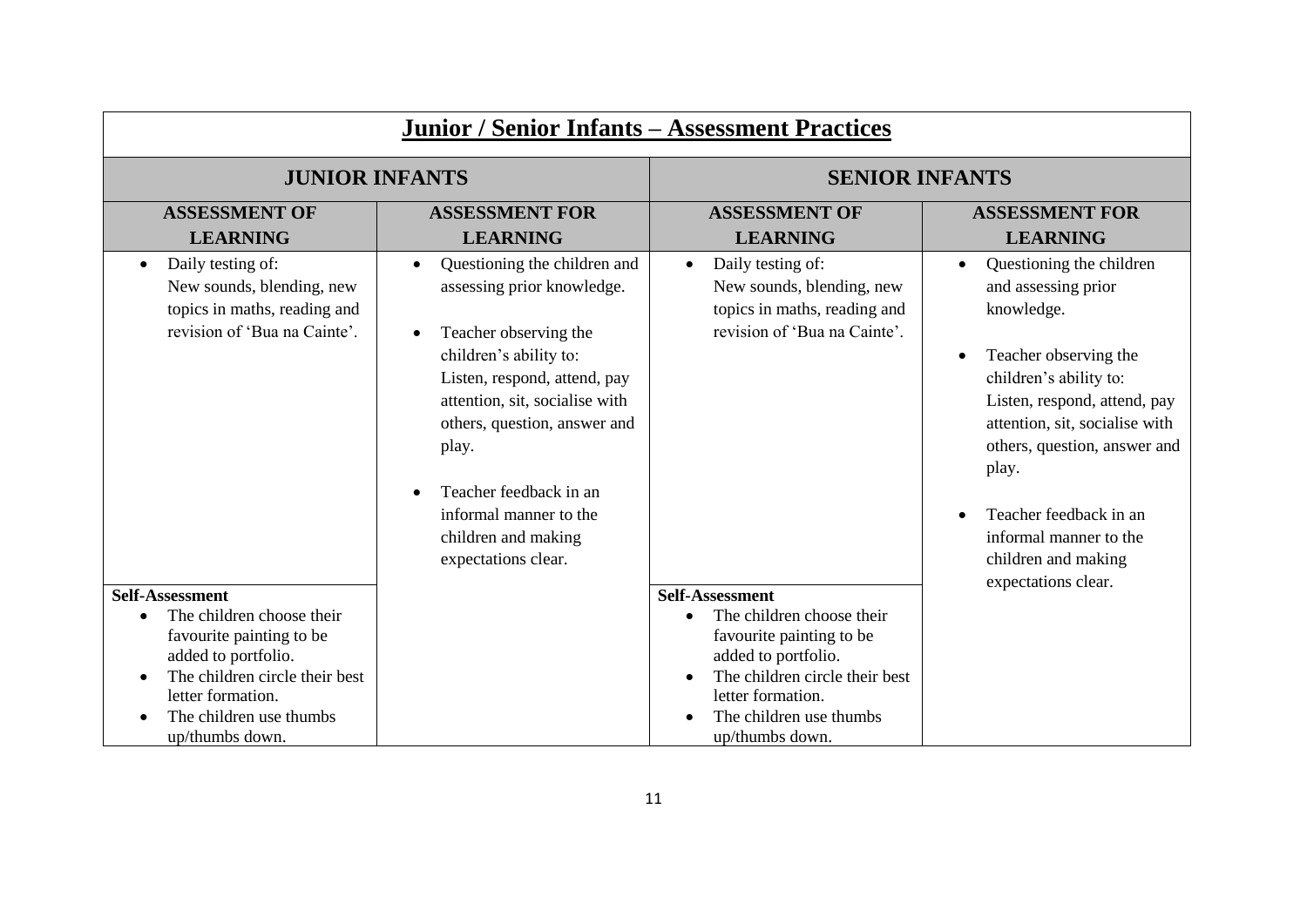| 1 <sup>st</sup> / 2 <sup>nd</sup> Class-Assessment Practices                                                                                                                                                                                                                                                                                                                                                                     |                                                                                                                                                                                                                                                                                                                                                                                                                                                                           |                                                                                                                                                                                                                                                                                                                                                                                                                                                                                    |                                                                                                                                                                                                                                                                                                                          |
|----------------------------------------------------------------------------------------------------------------------------------------------------------------------------------------------------------------------------------------------------------------------------------------------------------------------------------------------------------------------------------------------------------------------------------|---------------------------------------------------------------------------------------------------------------------------------------------------------------------------------------------------------------------------------------------------------------------------------------------------------------------------------------------------------------------------------------------------------------------------------------------------------------------------|------------------------------------------------------------------------------------------------------------------------------------------------------------------------------------------------------------------------------------------------------------------------------------------------------------------------------------------------------------------------------------------------------------------------------------------------------------------------------------|--------------------------------------------------------------------------------------------------------------------------------------------------------------------------------------------------------------------------------------------------------------------------------------------------------------------------|
| 1 <sup>ST</sup> CLASS                                                                                                                                                                                                                                                                                                                                                                                                            |                                                                                                                                                                                                                                                                                                                                                                                                                                                                           | 2 <sup>ND</sup> CLASS                                                                                                                                                                                                                                                                                                                                                                                                                                                              |                                                                                                                                                                                                                                                                                                                          |
| <b>ASSESSMENT OF</b><br><b>LEARNING</b>                                                                                                                                                                                                                                                                                                                                                                                          | <b>ASSESSMENT FOR</b><br><b>LEARNING</b>                                                                                                                                                                                                                                                                                                                                                                                                                                  | <b>ASSESSMENT OF</b><br><b>LEARNING</b>                                                                                                                                                                                                                                                                                                                                                                                                                                            | <b>ASSESSMENT FOR</b><br><b>LEARNING</b>                                                                                                                                                                                                                                                                                 |
| End of topic Maths<br>$\bullet$<br>assessments<br>Measúnú – Bua na Cainte –<br>Téamaí<br>Tasc Tuisceana - cluichí<br>agus deir ó grádaigh<br>$Readers - pre$ and post-test<br>of new words<br><b>Teacher Observation</b><br>Questioning<br>Peer Assessment - TAG<br>Individual whiteboards<br>Drumcondra Primary<br><b>Spelling Test</b><br><b>Self-Assessment</b><br>Thumbs up; Thumbs down<br>٠<br>Emoji face at end of lesson | Review of individual pupil<br>$\bullet$<br>folder including any existing<br>psychological assessments.<br>Review of the handover<br>$\bullet$<br>document from previous<br>class teacher.<br>Readers – pre-test of new<br>words<br>Phonics $-$ all initial sounds<br>and diagraphs<br>Phonics $-$ phonetic blending<br>$\bullet$<br>revision sheet<br>Written assessment – write<br>about yourself<br>Teacher observation<br><b>Think Pair Share</b><br>Conferencing<br>٠ | Pupil profile/Handover<br>$\bullet$<br>documents<br>Effective questioning<br>Reading Log<br>Survey/ Questionnaire<br>Spelling test<br>Tables test<br>Teacher designed tests<br>Quiz<br>Wordlist/checklist<br>Drumcondra<br>Spelling/Reading Test<br><b>Drumcondra Maths Test</b><br><b>Self-Assessment</b><br>Thumbs up/thumbs down<br>Smiley face<br>$Stars - put a star on your$<br>best work.<br>Art – Look and respond<br>Music – Listen and respond<br>Fist to five - Reading | Teacher observation<br>$\bullet$<br>Teacher designed assessment<br>$\bullet$<br>Pupil profile/Handover<br>$\bullet$<br>documents<br>Think-pair-share<br><b>KWL</b><br>$\bullet$<br>Effective questioning<br>Sharing learning objectives<br><b>SALF</b><br>$\bullet$<br>Reading Log<br>$\bullet$<br>Survey/ Questionnaire |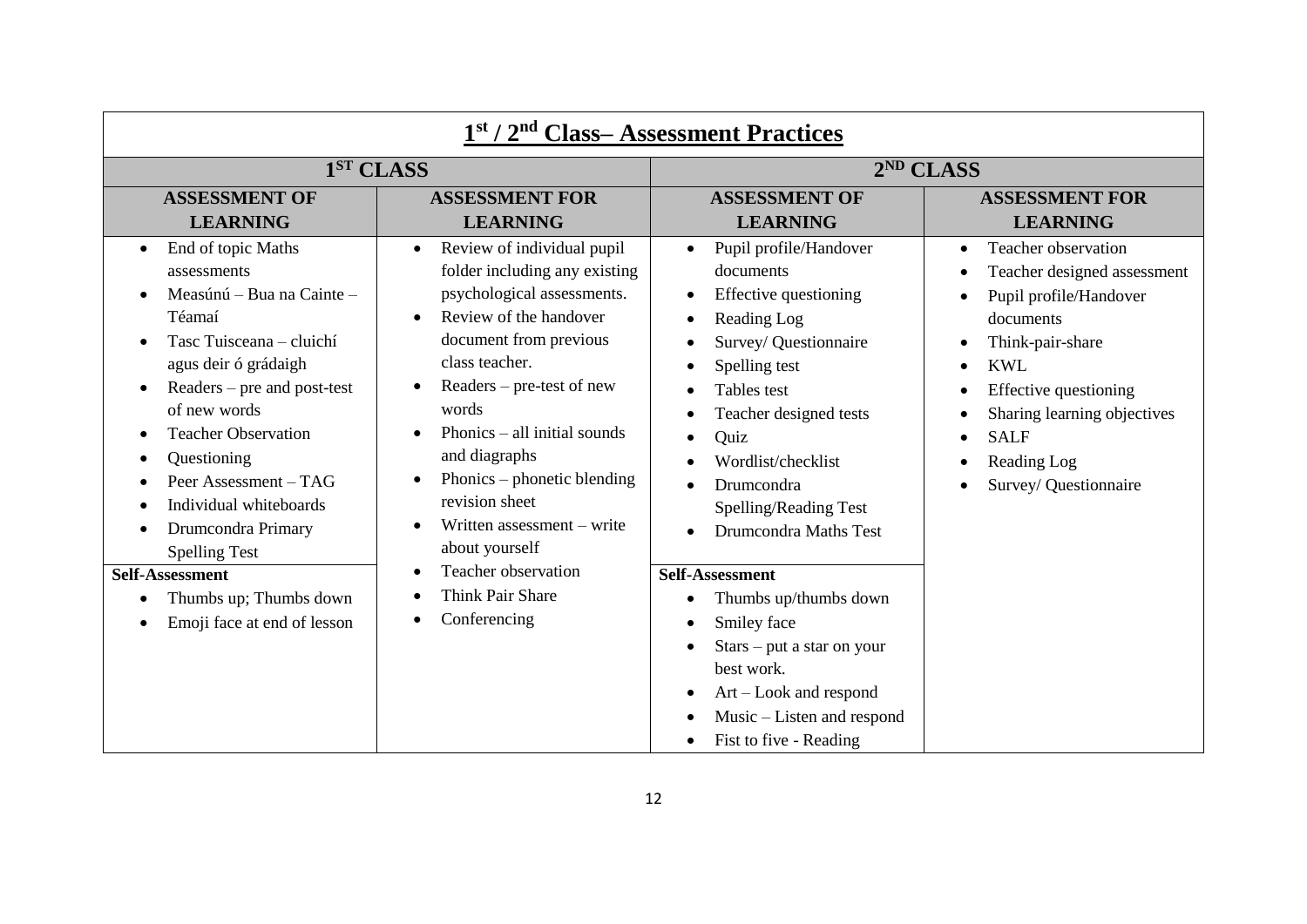| 3RD CLASS                                                                                                                              |                                                                                                         | 4TH CLASS                                                                                                                                                                                                                                                    |                                                                                                                                                                                                                                                                                               |
|----------------------------------------------------------------------------------------------------------------------------------------|---------------------------------------------------------------------------------------------------------|--------------------------------------------------------------------------------------------------------------------------------------------------------------------------------------------------------------------------------------------------------------|-----------------------------------------------------------------------------------------------------------------------------------------------------------------------------------------------------------------------------------------------------------------------------------------------|
| <b>ASSESSMENT OF</b>                                                                                                                   | <b>ASSESSMENT FOR</b>                                                                                   | <b>ASSESSMENT OF</b>                                                                                                                                                                                                                                         | <b>ASSESSMENT FOR</b>                                                                                                                                                                                                                                                                         |
| <b>LEARNING</b>                                                                                                                        | <b>LEARNING</b>                                                                                         | <b>LEARNING</b>                                                                                                                                                                                                                                              | <b>LEARNING</b>                                                                                                                                                                                                                                                                               |
| Weekly spelling test English                                                                                                           | All about me $-$ my strengths<br>$\bullet$                                                              | <b>English Spelling tests</b><br>$\bullet$                                                                                                                                                                                                                   | • Review of individual pupil folder                                                                                                                                                                                                                                                           |
| Weekly Maths test                                                                                                                      | and challenges                                                                                          | • Irish Spelling tests                                                                                                                                                                                                                                       | including any existing                                                                                                                                                                                                                                                                        |
| <b>Drumcondra Spelling Test</b>                                                                                                        | Editing written work $-$<br>$\bullet$                                                                   | Division/Multiplication Tables                                                                                                                                                                                                                               | psychological assessments.                                                                                                                                                                                                                                                                    |
| <b>Oral Reading Assessment</b><br>Béarla agus Gaeilge<br>Comprehension questions -<br>Béarla agus Gaeilge<br>Cloze procedures - Béarla | spellcheck and punctuation<br>Look, Cover, Write, Check -<br>$\bullet$<br>strategy for spellings/litriú | test<br>$\bullet$ End of topic – Subtraction and<br><b>Addition Maths test</b><br>$\bullet$ Measúnú – Bua na Cainte –<br>Téamaí                                                                                                                              | Review of the handover document<br>from previous 3 <sup>rd</sup> class teacher.<br>• Written assessment of $3rd$ class<br>Maths curriculum to include all<br>strands and strand units.                                                                                                        |
| agus Gaeilge                                                                                                                           |                                                                                                         | Tasc Tuisceana – frásaí agus<br>$\bullet$<br>fóclóir nua<br><b>Teacher Observation</b><br>Questioning<br>$\bullet$<br>Peer Assessment $-2$ stars and a<br>$\bullet$<br>wish<br>Individual Whiteboards<br>Drumcondra Diagnostic Spelling<br>$\bullet$<br>Test | • Written assessment of $3rd$ class<br>English skills – comprehension;<br>grammar and writing.<br>Teacher observation<br>Analysis of 3 <sup>rd</sup> class Maths<br>$\bullet$<br>assessments assigned by their<br>previous 3 <sup>rd</sup> class teacher.<br>Think Pair Share<br>Conferencing |
| <b>Self-Assessment</b>                                                                                                                 |                                                                                                         | <b>Self-Assessment</b>                                                                                                                                                                                                                                       | Sharing learning objectives with                                                                                                                                                                                                                                                              |
| Traffic light system<br>Active listening/good<br>speaking<br>Art – look and respond                                                    |                                                                                                         | Thumbs up; Thumbs down                                                                                                                                                                                                                                       | the class                                                                                                                                                                                                                                                                                     |